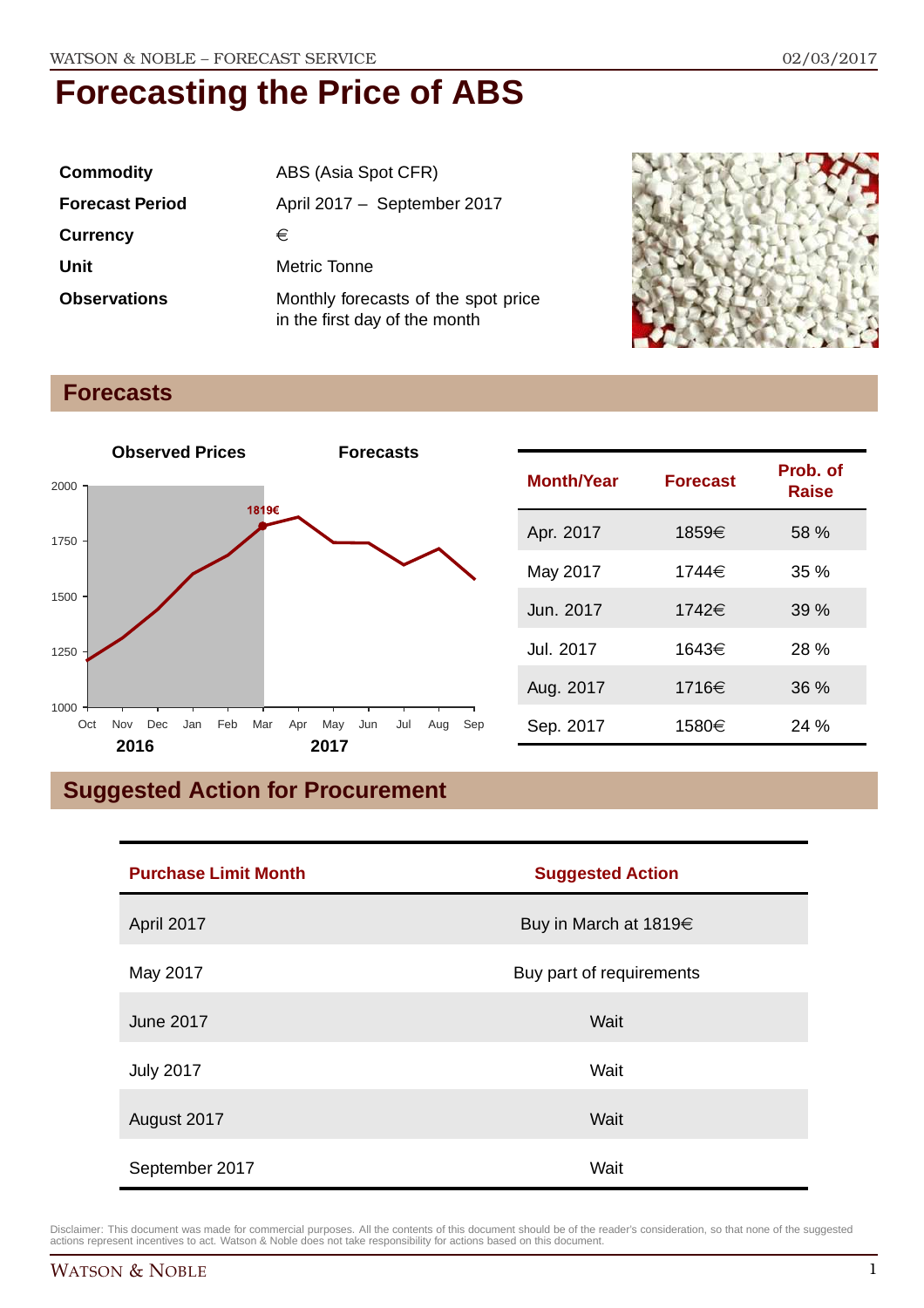### **Impact Analysis: One Month Forecast**



Our algorithm forecasts a higher price of ABS in one month: it is expectable that the price increases 2.18% from 1819 $\in$  to 1859 $\in$ until the beginning of April.

## **Indices of Factors**



#### **Interpretation**

- **Decrease of Supply**: Positive pressure of the Supply index
- **Increase of Demand**: Positive pressure of the Demand index
- Slightly negative pressure of the index of ABS
- **Positive pressure of the index of variables represent**ing the market downstream
- **Considerably positive pressure of the financial index**
- Slightly positive pressure of other commodities and other factors
- Focus on Euro, Japan, and Mexico

#### **Impact per Country**

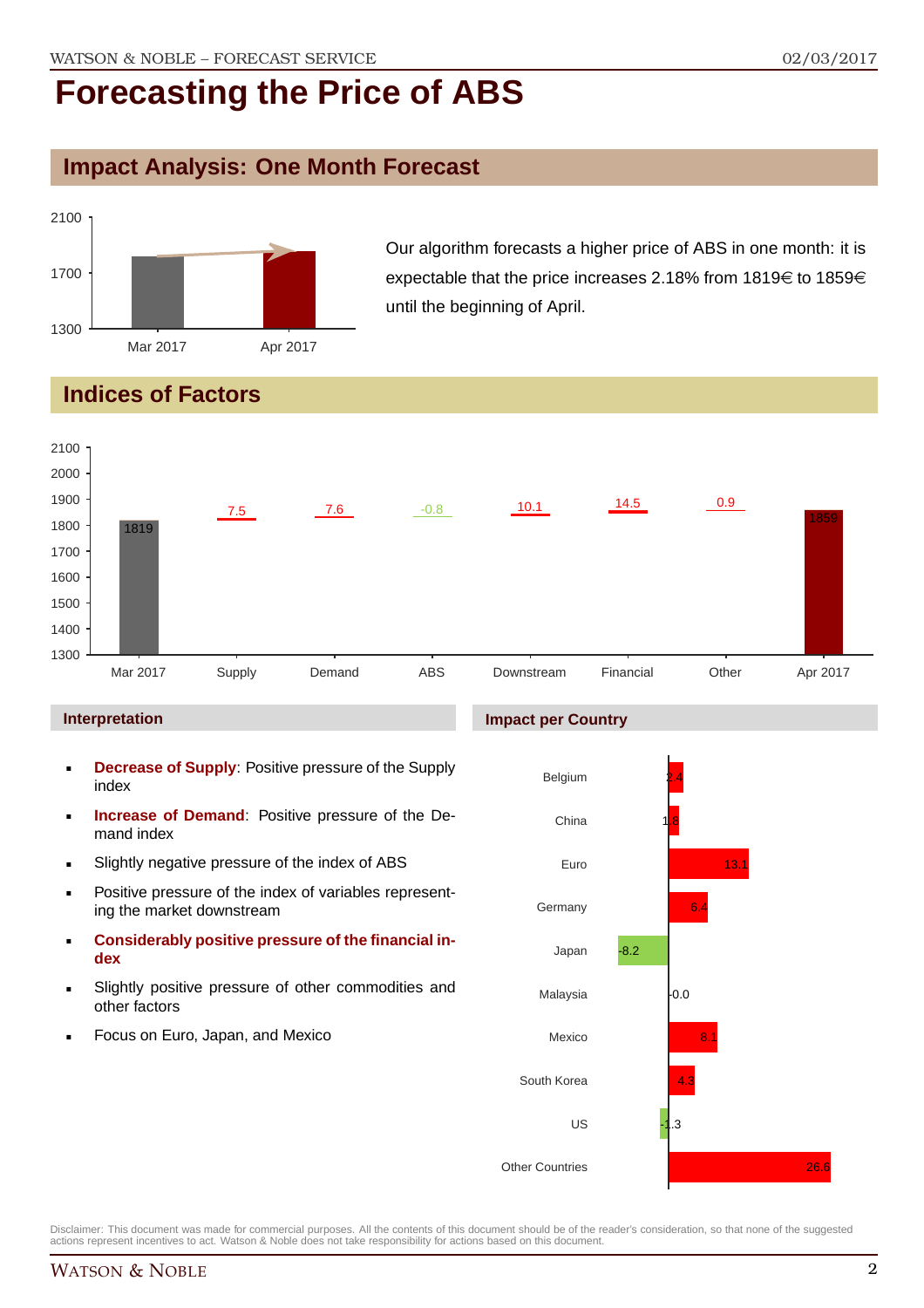## **Impact Analysis: Two Months Forecast**



Our algorithm forecasts a lower price of ABS in two months: it is expectable that the price decreases 4.14% from 1819 $\in$  to 1744 $\in$ until the beginning of May.

## **Indices of Factors**



#### **Interpretation**

- **Increase of Supply**: Negative pressure of the Supply index
- **Decrease of Demand**: Negative pressure of the Demand index
- **Negative pressure of the index of ABS**
- Negative pressure of the index of variables representing the market downstream
- Slightly positive pressure of the financial index
- **Considerably negative pressure of other commodities and other factors**
- Focus on Japan, US, and Italy

#### **Impact per Country**

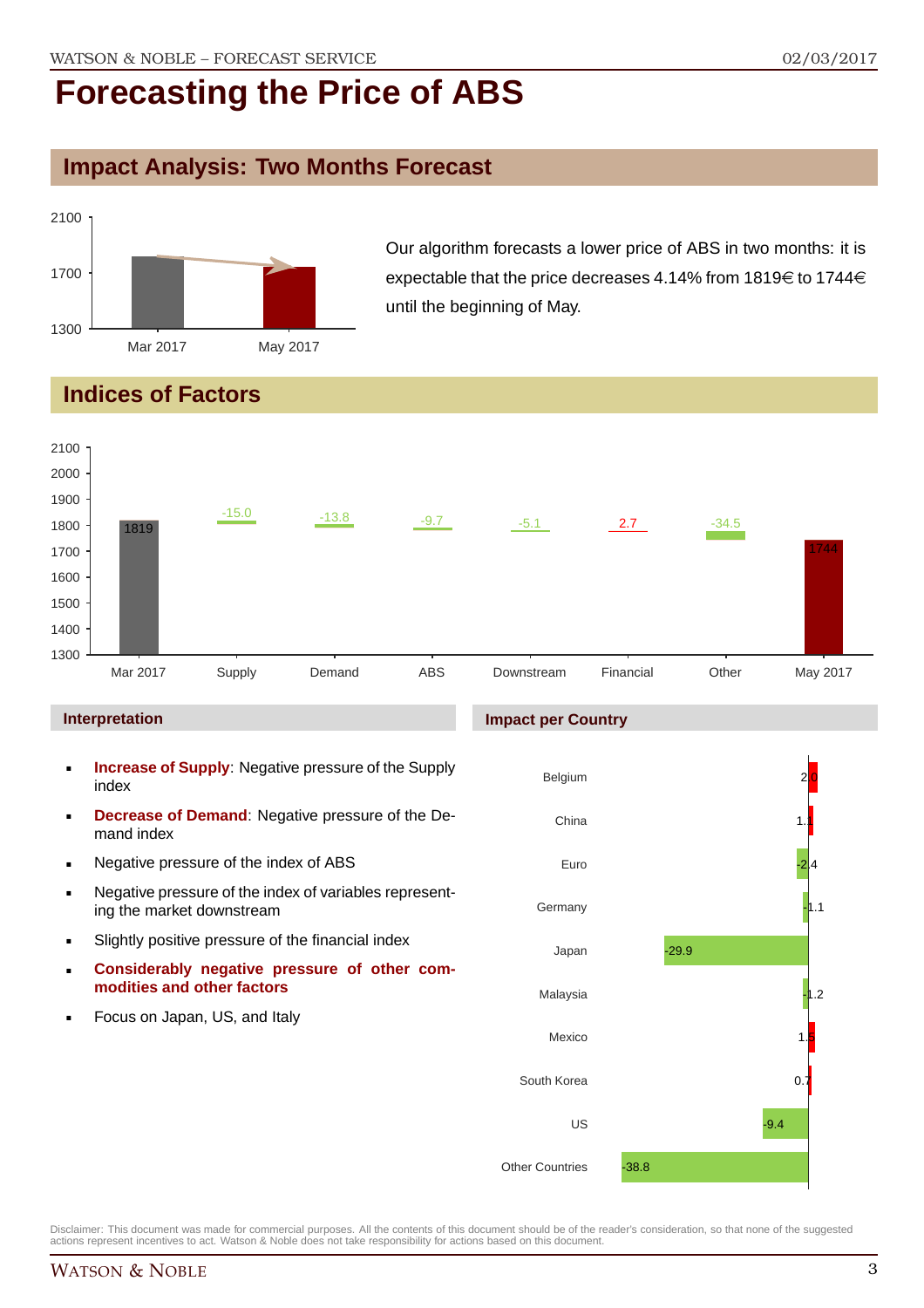## **Impact Analysis: Three Months Forecast**



Our algorithm forecasts a lower price of ABS in three months: it is expectable that the price decreases 4.24% from  $1819 \in$  to  $1742 \in$  until the beginning of June.

## **Indices of Factors**



- index **Decrease of Demand**: Negative pressure of the De-
- mand index **Considerably negative pressure of the index of ABS**
- Slightly positive pressure of the index of variables representing the market downstream
- Positive pressure of the financial index
- **Considerably negative pressure of other commodities and other factors**
- Focus on US, Japan, and Mexico

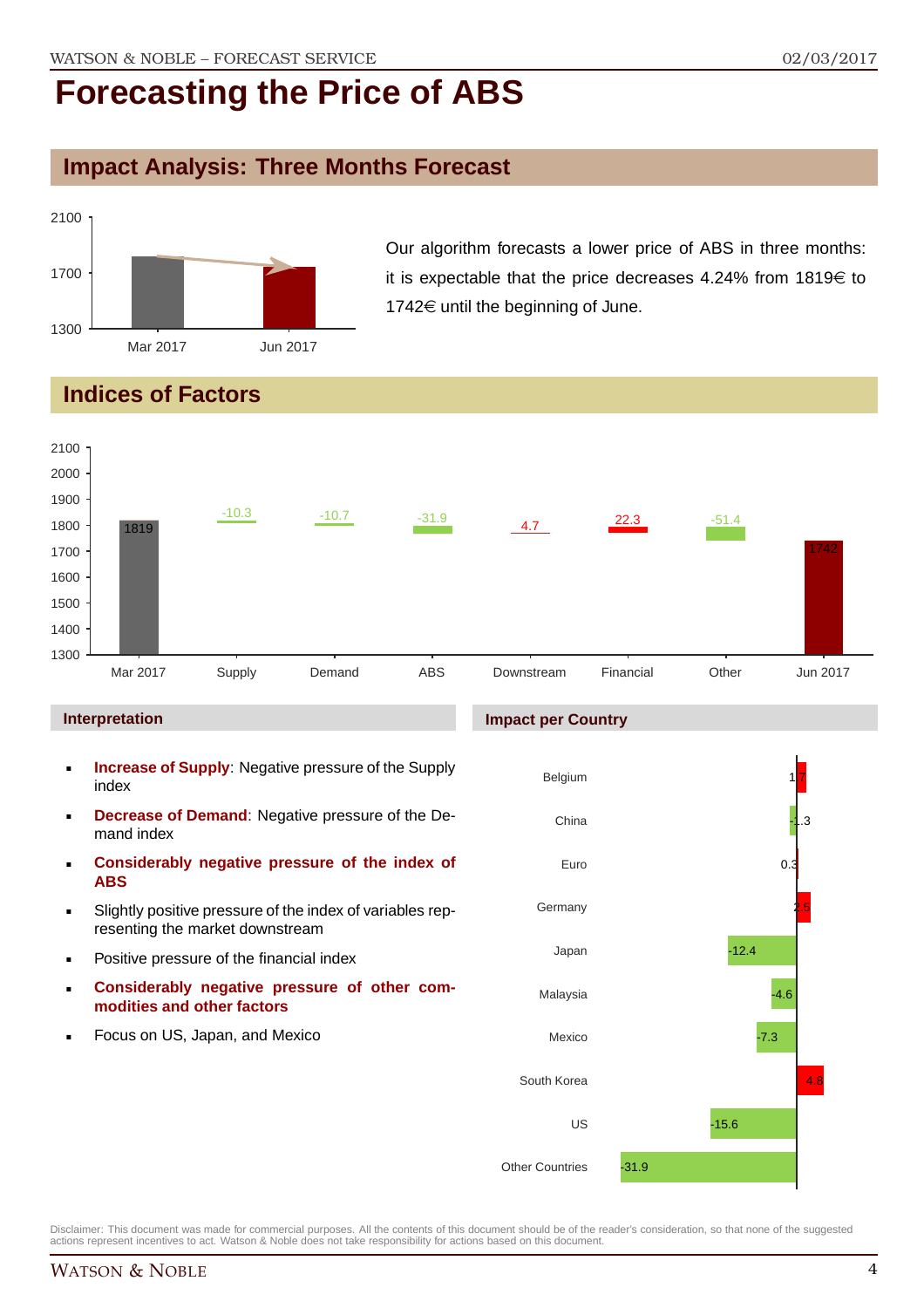## **Impact Analysis: Four Months Forecast**



Our algorithm forecasts a lower price of ABS in four months: it is expectable that the price decreases 9.67% from 1819 $\in$  to 1643 $\in$ until the beginning of July.

## **Indices of Factors**



#### **Interpretation**

- **Increase of Supply**: Negative pressure of the Supply index
- **Decrease of Demand**: Negative pressure of the Demand index
- **Considerably negative pressure of the index of ABS**
- Slightly negative pressure of the index of variables representing the market downstream
- Slightly positive pressure of the financial index
- **Considerably negative pressure of other commodities and other factors**
- Focus on Malaysia, Germany, and Japan

#### **Impact per Country**

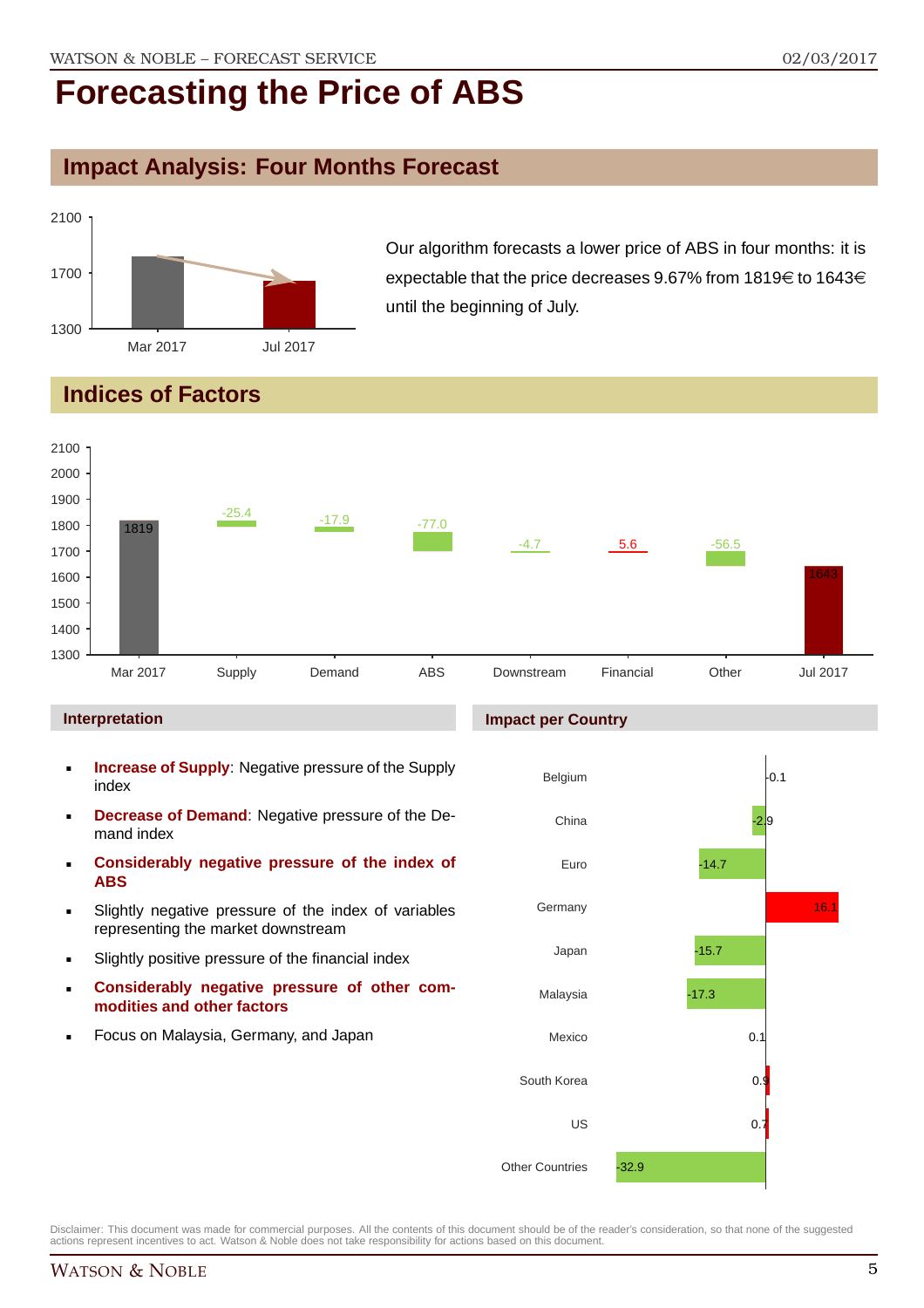## **Impact Analysis: Five Months Forecast**



Our algorithm forecasts a lower price of ABS in five months: it is expectable that the price decreases 5.67% from 1819 $\in$  to 1716 $\in$ until the beginning of August.

## **Indices of Factors**



#### **Interpretation**

- **Increase of Supply**: Negative pressure of the Supply index
- **Decrease of Demand**: Negative pressure of the Demand index
- **Considerably negative pressure of the index of ABS**
- Positive pressure of the index of variables representing the market downstream
- Positive pressure of the financial index
- **Considerably negative pressure of other commodities and other factors**
- Focus on Spain, Euro, and China

#### **Impact per Country**

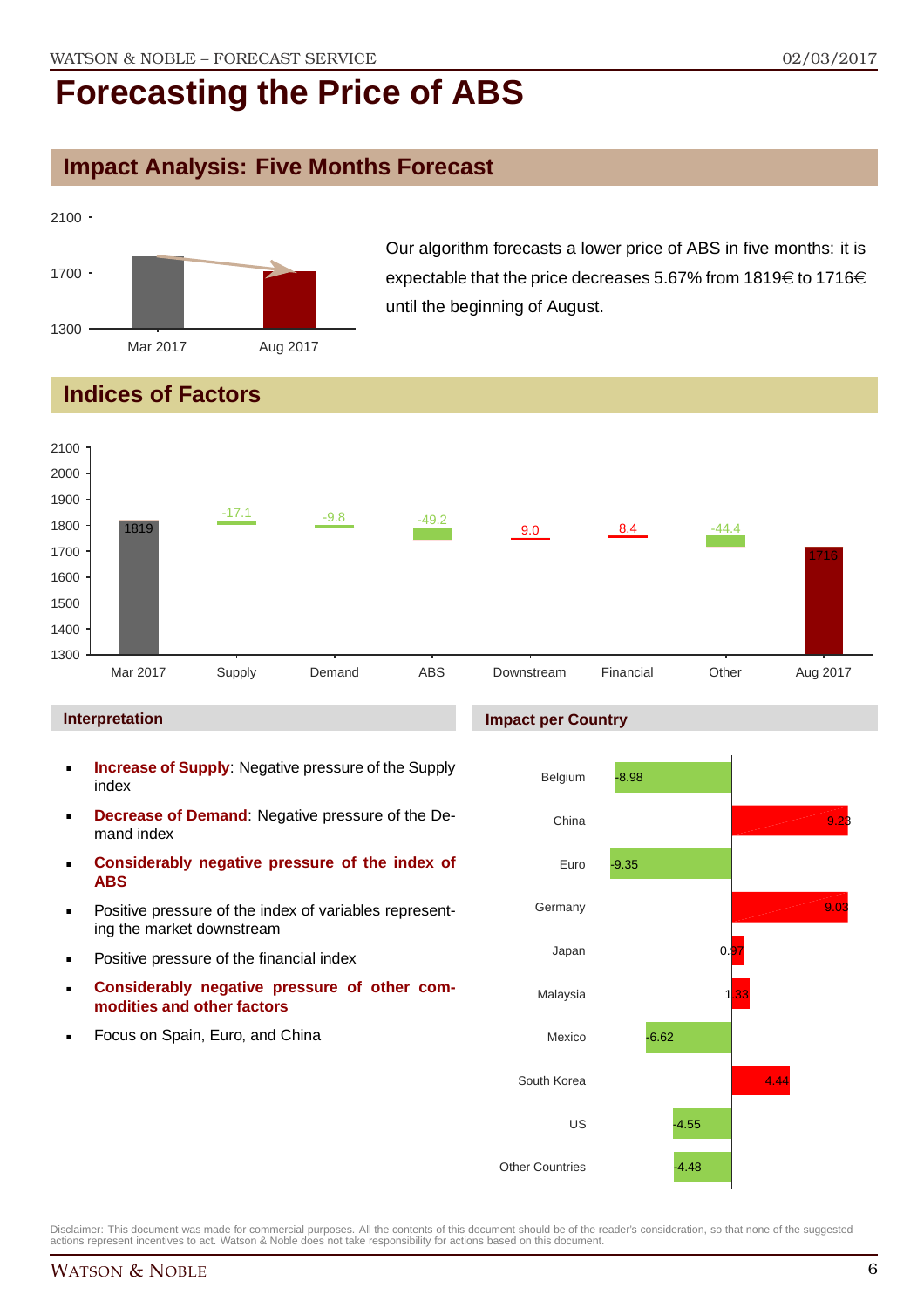## **Impact Analysis: Six Months Forecast**



Our algorithm forecasts a lower price of ABS in six months: it is expectable that the price decreases 13.11% from 1819 $\in$  to  $1580 \in \mathsf{until}$  the beginning of September.

## **Indices of Factors**



#### **Interpretation**

- Slight decrease of Supply: Positive pressure of the Supply index
- **Decrease of Demand**: Negative pressure of the Demand index
- **Considerably negative pressure of the index of ABS**
- Slightly negative pressure of the index of variables representing the market downstream
- Negative pressure of the financial index
- **Considerably negative pressure of other commodities and other factors**
- Focus on China, Euro, and Japan

#### **Impact per Country**

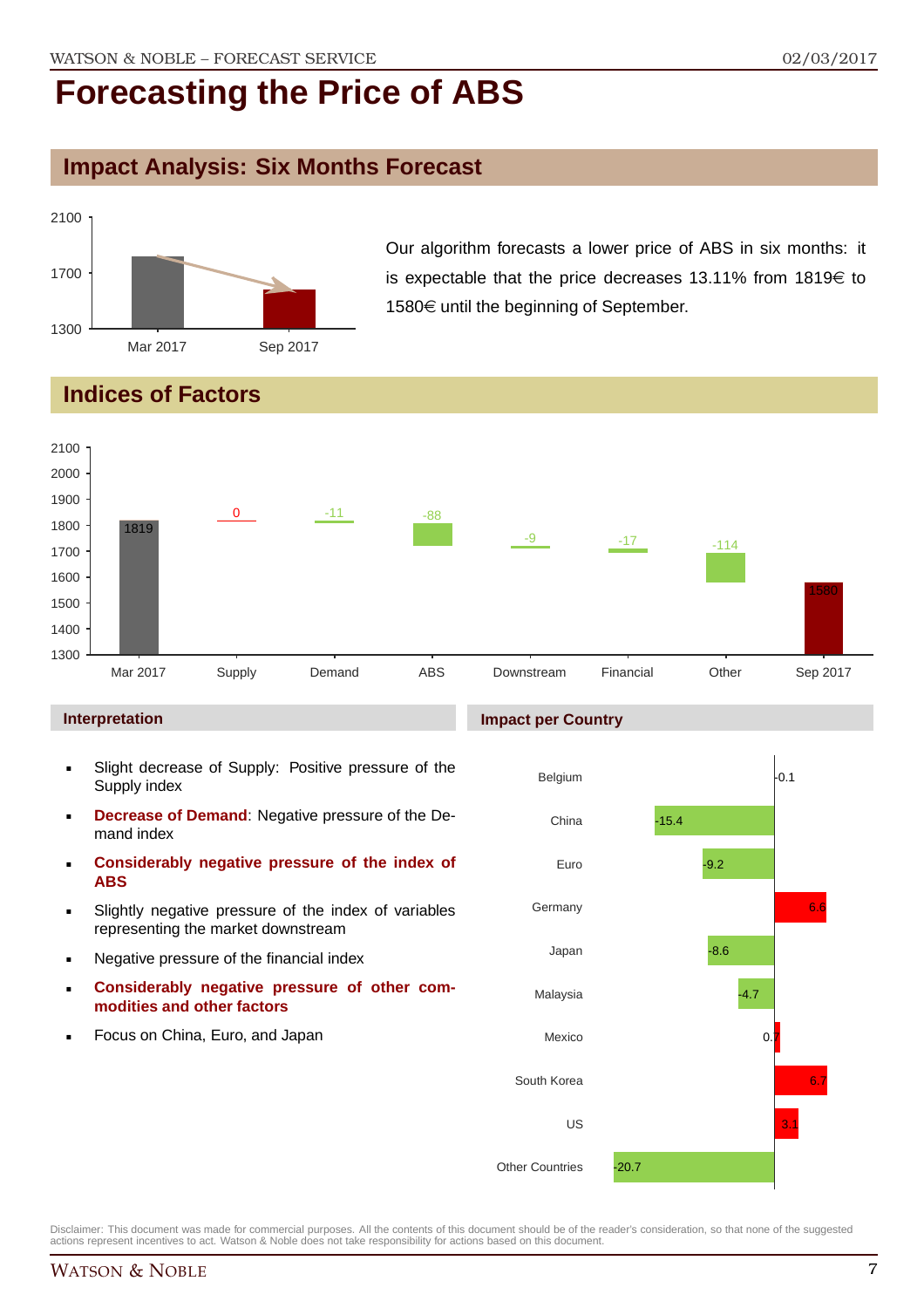## **APPENDIX – Technical Explanation of the Impact Analysis**

In this appendix, we explain the impact analysis of the factors that most contribute for our forecasts.

This Impact Analysis is conducted individually for **each time horizon**, allowing for a distinction between the indices of variables that contribute for our forecasts at short and medium run.

For each time horizon, our analysis has **two components**: first, we present the impact of variables grouped by **indices of factors**; second we present the impact of variables grouped by **indices of countries**.

### **Indices of Factors**

**Indices of factors** are indices of the weighted contributions of the variables grouped in those factors.

**Supply Index**: composed of macroeconomic variables of the producing and exporting countries. It includes variables such as production, exchange rates, inflation, monetary policy, and wages. For example, an increase in wages implies higher production costs which should (in linear, general, and ceteris paribus terms) generate an incentive to increase prices;

**Demand index**: composed of macroeconomic variables of the consuming and importing countries. It includes variables such as production, exchange rates, inflation, monetary policy, and wages. For example, a decrease in a consumer confidence index should (in linear, general, and ceteris paribus terms) increase savings and decrease demand, leading to lower prices;

**ABS Index**: composed of variables related to ABS. It includes variables such as the price of ABS in different regions of the world and exports, imports, and producer prices of ABS in some countries. It also includes the price and microeconomic variables of Butadiene and Styrene. For example, an increase in the price of ABS in other region may imply an increase in the price of ABS in Europe due to arbitrage movements;

**Downstream index**: composed of variables related to downstream industries, such as Plastic, Packaging, Construction, and Electronics. It includes variables such as the exports, imports, and producer prices of these industries in some countries. For example, an increase in the demand of Plastic should (in linear, general, and ceteris paribus terms) generate an increase in the price of ABS;